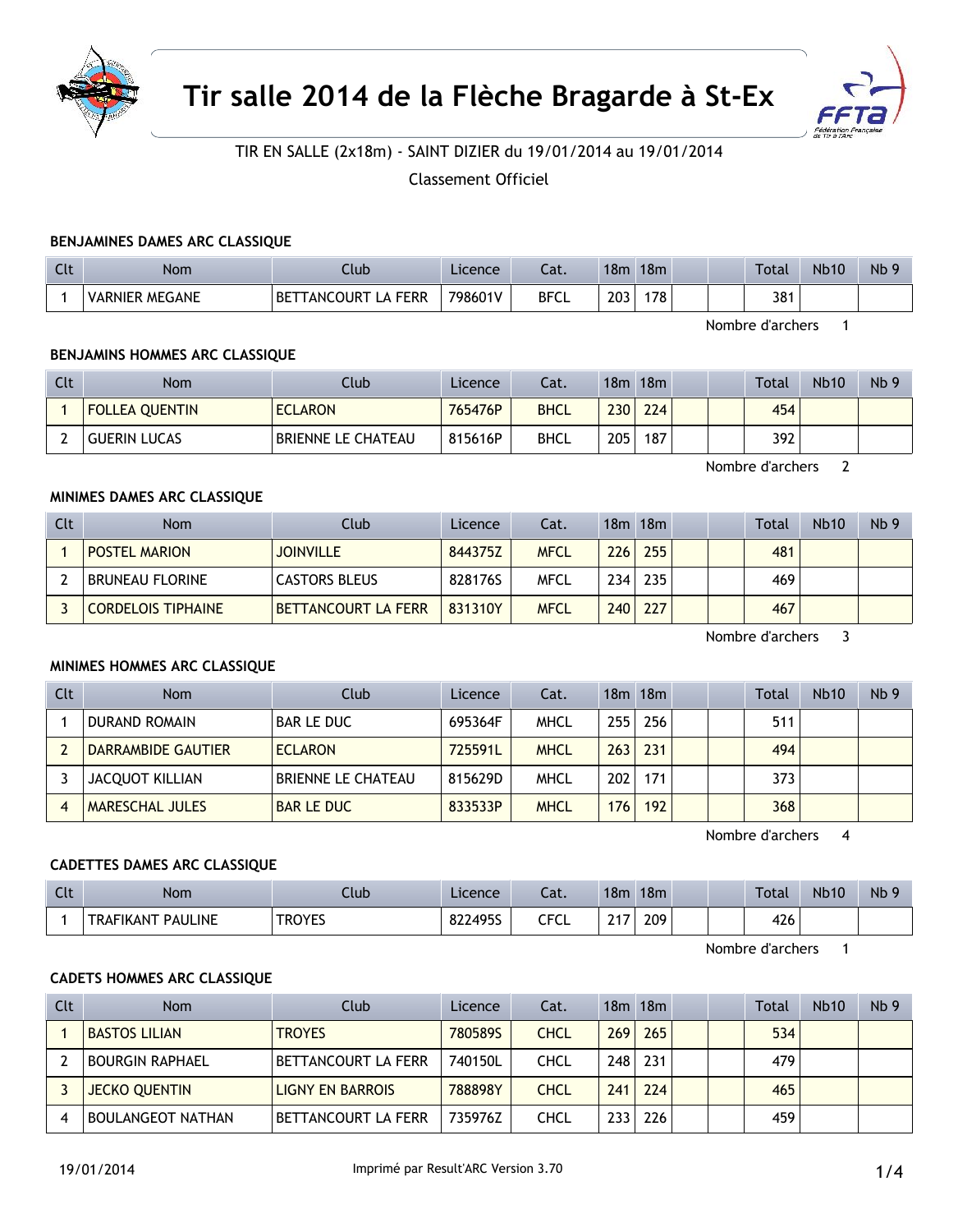| <b>RICORDEAU MAXIME</b> | <b>TROYES</b>       | 824011P | <b>CHCL</b> | 234 | 221              |  | 455 |  |
|-------------------------|---------------------|---------|-------------|-----|------------------|--|-----|--|
| MAUVAIS FLORIAN         | BETTANCOURT LA FERR | 745157D | CHCL        | 187 | 189              |  | 376 |  |
| MARESCHAL VALENTIN      | <b>BAR LE DUC</b>   | 828512G | CHCL        | 167 | 152 <sub>1</sub> |  | 319 |  |

Nombre d'archers 7

## **JUNIORS DAMES ARC CLASSIQUE**

| $\sim$<br>นเ | Nom                             | Club                                                                         | Licence | $\sim$<br>caι. | 18 <sub>m</sub> | 18m | <b>Total</b> | <b>Nb10</b> | Nb <sub>9</sub> |
|--------------|---------------------------------|------------------------------------------------------------------------------|---------|----------------|-----------------|-----|--------------|-------------|-----------------|
|              | <b>JOELLINE</b><br><b>BONIN</b> | <b>FERR</b><br><b><i>FANCOURT</i></b><br>$\overline{\phantom{a}}$ BETT<br>டி | 678448U | <b>JFCL</b>    | 250             | 238 | 488          |             |                 |

Nombre d'archers 1

#### **JUNIORS HOMMES ARC CLASSIQUE**

| $C1+$<br><b>UU</b> | Nom              | Club                 | Licence | ۰.,<br>Lal. | 18 <sub>m</sub> | 18 <sub>m</sub>     |  | <b>Total</b> | <b>Nb10</b> | Nb <sub>9</sub> |
|--------------------|------------------|----------------------|---------|-------------|-----------------|---------------------|--|--------------|-------------|-----------------|
|                    | GRUYER FLORENTIN | <b>CASTORS BLEUS</b> | 830786D | <b>JHCL</b> | חד ו            | $-72$<br>$\sqrt{3}$ |  | 352          |             |                 |

Nombre d'archers 1

### **SENIORS DAMES ARC CLASSIQUE**

| Clt | <b>Nom</b>             | Club                       | Licence | Cat.        |                  | 18m 18m |  | Total | <b>Nb10</b> | Nb <sub>9</sub> |
|-----|------------------------|----------------------------|---------|-------------|------------------|---------|--|-------|-------------|-----------------|
|     | PERREAU MARIE - ANNE   | LIGNY EN BARROIS           | 680531H | <b>SFCL</b> | 237              | 231     |  | 468   |             |                 |
|     | <b>DEBLAIZE AMELIE</b> | <b>BETTANCOURT LA FERR</b> | 421208K | <b>SFCL</b> | 202 <sub>1</sub> | 227     |  | 429   |             |                 |
|     | <b>DURAND CAROLINE</b> | <b>BAR LE DUC</b>          | 695363E | SFCL        | 199              | 208     |  | 407   |             |                 |
| 4   | <b>CURIN SEVERINE</b>  | <b>BAR LE DUC</b>          | 745556M | <b>SFCL</b> | 216              | 186     |  | 402   |             |                 |
|     | COLIN AURORE           | <b>CHALONS EN CHAMPAGN</b> | 8001855 | <b>SFCL</b> | 158              | 164     |  | 322   |             |                 |

Nombre d'archers 5

# **SENIORS HOMMES ARC CLASSIQUE**

| Clt | Nom                       | Club                       | Licence | Cat.        |     | 18m 18m |  | Total | Nb10 | Nb <sub>9</sub> |
|-----|---------------------------|----------------------------|---------|-------------|-----|---------|--|-------|------|-----------------|
|     | <b>BOURGON GAETAN</b>     | <b>CASTORS BLEUS</b>       | 821992V | <b>SHCL</b> | 266 | 265     |  | 531   |      |                 |
| 2   | <b>JEANMAIRE ETIENNE</b>  | BETTANCOURT LA FERR        | 253624D | <b>SHCL</b> | 245 | 250     |  | 495   |      |                 |
| 3.  | <b>CORDELOIS FREDERIC</b> | <b>BETTANCOURT LA FERR</b> | 808862Y | <b>SHCL</b> | 235 | 256     |  | 491   |      |                 |
| 4   | <b>AGNUS BRUNO</b>        | <b>CHAUMONT</b>            | 811693A | <b>SHCL</b> | 245 | 243     |  | 488   |      |                 |
| 5.  | <b>HOUET SYLVAIN</b>      | <b>BETTANCOURT LA FERR</b> | 732889U | <b>SHCL</b> | 241 | 242     |  | 483   |      |                 |
| 6   | POSTEL ERIC               | <b>JOINVILLE</b>           | 383380T | <b>SHCL</b> | 235 | 246     |  | 481   |      |                 |
| 7   | <b>FOLLEA WILLIAM</b>     | <b>ECLARON</b>             | 785007U | <b>SHCL</b> | 243 | 221     |  | 464   |      |                 |
| 8   | <b>GUERIN SEBASTIEN</b>   | <b>BRIENNE LE CHATEAU</b>  | 830515J | <b>SHCL</b> | 163 | 227     |  | 390   |      |                 |
| 9   | <b>DEPAUW CHRISTOPHE</b>  | <b>SAINT DIZIER</b>        | 839359X | <b>SHCL</b> | 135 | 178     |  | 313   |      |                 |
| 10  | <b>BEDOUET CHRISTOPHE</b> | BETTANCOURT LA FERR        | 695978Y | <b>SHCL</b> | 152 |         |  | 152   |      |                 |

Nombre d'archers 10

# **VETERANS DAMES ARC CLASSIQUE**

| Clt | Nom                       | Club                 | Licence | Cat.        | 18m              | 18m | Total | <b>Nb10</b> | Nb <sub>9</sub> |
|-----|---------------------------|----------------------|---------|-------------|------------------|-----|-------|-------------|-----------------|
|     | <b>MENISSIER CLAUDINE</b> | <b>CASTORS BLEUS</b> | 014526P | <b>VFCL</b> | 269              | 265 | 534   |             |                 |
|     | DEBELLIS NATHALIE         | <b>CASTORS BLEUS</b> | 666789W | <b>VFCL</b> | 232 <sub>1</sub> | 238 | 470   |             |                 |

Nombre d'archers 2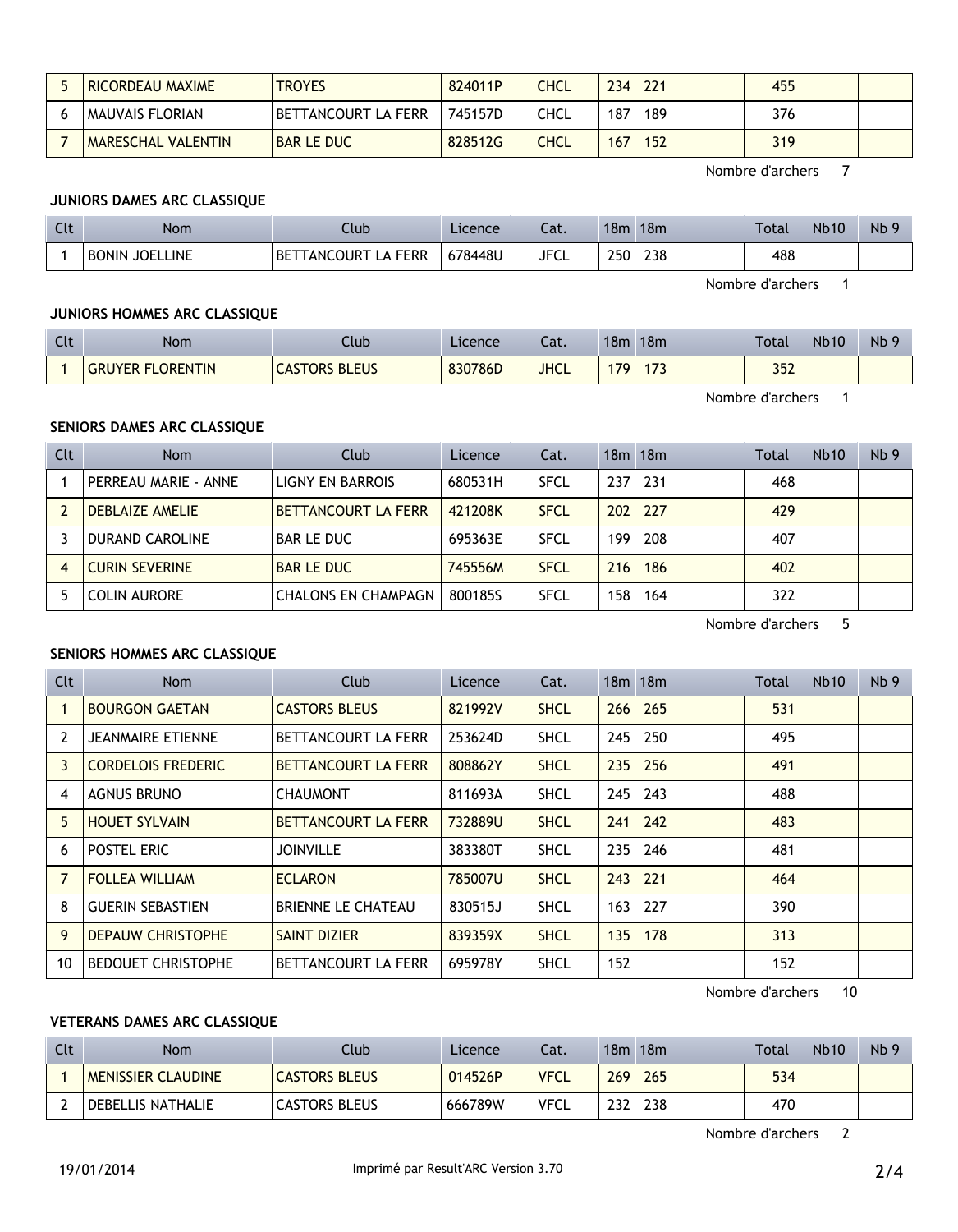#### **VETERANS HOMMES ARC CLASSIQUE**

| Clt | <b>Nom</b>              | Club                       | Licence | Cat. |     | $18m$ 18 $m$ |  | Total | <b>Nb10</b> | Nb <sub>9</sub> |
|-----|-------------------------|----------------------------|---------|------|-----|--------------|--|-------|-------------|-----------------|
|     | <b>CAMUS PASCAL</b>     | <b>BETTANCOURT LA FERR</b> | 713747M | VHCL | 278 | 278          |  | 556   |             |                 |
|     | YOCHUM DENIS            | SAINT DIZIER               | 709638W | VHCL | 245 | 263          |  | 508   |             |                 |
|     | <b>DENIZOT STEPHANE</b> | <b>SAINT DIZIER</b>        | 778579G | VHCL | 223 | 230          |  | 453   |             |                 |
| 4   | <b>VIARD JEAN-MARC</b>  | <b>ECLARON</b>             | 800805R | VHCL | 226 | 198          |  | 424   |             |                 |

Nombre d'archers 4

#### **SUPER VETERANS HOMMES ARC CLASSIQUE**

| Clt | Nom                   | Ilub              | Licence | Cat.         | 18m              | 18m | Total | <b>Nb10</b> | Nb <sub>9</sub> |
|-----|-----------------------|-------------------|---------|--------------|------------------|-----|-------|-------------|-----------------|
|     | <b>GUERANT PIERRE</b> | <b>BAR LE DUC</b> | 468124F | <b>SVHCL</b> | 249              | 251 | 500   |             |                 |
|     | <b>MIGNON PATRICK</b> | <b>ECLARON</b>    | 786399G | <b>SVHCL</b> | 214 <sub>1</sub> | 221 | 435   |             |                 |

Nombre d'archers 2

# **JUNIORS HOMMES ARC A POULIES**

| Clt | <b>Nom</b>                     | Club             | Licence | Cat.        | 18m | 18 <sub>m</sub> |  | Total | <b>Nb10</b> | Nb <sub>9</sub> |
|-----|--------------------------------|------------------|---------|-------------|-----|-----------------|--|-------|-------------|-----------------|
|     | <b>POSTEI</b><br><b>ROMAIN</b> | <b>JOINVILLE</b> | 667014R | <b>JHCO</b> | 246 | 279             |  | 525   |             |                 |

Nombre d'archers 1

## **SENIORS DAMES ARC A POULIES**

| $C1+$<br>$\overline{\phantom{a}}$ | <b>Nom</b>       | Club                         | Licence                   | Lat.        | 18 <sub>m</sub> | 18m                        |  | <b>Total</b> | <b>Nb10</b> | Nb <sub>9</sub> |
|-----------------------------------|------------------|------------------------------|---------------------------|-------------|-----------------|----------------------------|--|--------------|-------------|-----------------|
|                                   | MARIE<br>DORMONT | <b>DIZIER</b><br><b>SAIN</b> | A16352G<br><b>HIUJJLU</b> | <b>SFCC</b> | 229             | $\sim$ $\sim$ $\sim$<br>∠∠ |  | 456          |             |                 |

Nombre d'archers 1

## **SENIORS HOMMES ARC A POULIES**

| Clt | <b>Nom</b>                   | Club                 | Licence | Cat.        |                  | $18m$ 18 $m$ |  | Total | <b>Nb10</b> | Nb <sub>9</sub> |
|-----|------------------------------|----------------------|---------|-------------|------------------|--------------|--|-------|-------------|-----------------|
|     | <b>KELLER CHRISTOPHE</b>     | <b>CASTORS BLEUS</b> | 665652K | <b>SHCO</b> | 272              | 255          |  | 527   |             |                 |
|     | <b>TOUSSAINT MICHEL</b>      | <b>ECLARON</b>       | 784686V | <b>SHCO</b> | 260 <sub>1</sub> | 256          |  | 516   |             |                 |
|     | <b>POURCHET ROMUALD</b>      | BETTANCOURT LA FERR  | 834776R | <b>SHCO</b> | 263              | 251          |  | 514   |             |                 |
|     | <b>CHARTIER JEAN-CHARLES</b> | <b>SAINT DIZIER</b>  | 737425Z | <b>SHCO</b> | 153.             | 187          |  | 340   |             |                 |

Nombre d'archers 4

### **VETERANS DAMES ARC A POULIES**

| $\Gamma$<br>. u | <b>Nom</b>                       | Club                                              | Licence | Cat. | 18 <sub>m</sub> | 18 <sub>m</sub> |  | <b>Total</b> | <b>Nb10</b> | N <sub>b</sub> 9 |
|-----------------|----------------------------------|---------------------------------------------------|---------|------|-----------------|-----------------|--|--------------|-------------|------------------|
|                 | <b>ANNICK</b><br><b>BATONNET</b> | <b>FERR</b><br><b>ANCOURT</b><br><b>BET</b><br>LA | 735772C | VFCC | 268             | つフィ             |  | 539          |             |                  |

Nombre d'archers 1

## **VETERANS HOMMES ARC A POULIES**

| Clt | <b>Nom</b>              | Club                      | Licence | Cat.        |     | 18m 18m |  | Total | <b>Nb10</b> | Nb <sub>9</sub> |
|-----|-------------------------|---------------------------|---------|-------------|-----|---------|--|-------|-------------|-----------------|
|     | SOUDANT JACKY           | <b>ECLARON</b>            | 389854E | <b>VHCO</b> | 280 | 271     |  | 551   |             |                 |
|     | LE CAM SERGE            | <b>BAR SUR AUBE DIANA</b> | 329110D | <b>VHCO</b> | 268 | 279     |  | 547   |             |                 |
|     | <b>VOINOT HERVE</b>     | <b>ECLARON</b>            | 801267T | <b>VHCO</b> | 258 | 266     |  | 524   |             |                 |
|     | <b>DUPREY MICHEL</b>    | <b>TROYES</b>             | 439035M | <b>VHCO</b> | 250 | 261     |  | 511   |             |                 |
|     | <b>VUILLERMOZ BRUNO</b> | LIGNY EN BARROIS          | 633088P | <b>VHCO</b> | 267 | 236     |  | 503   |             |                 |